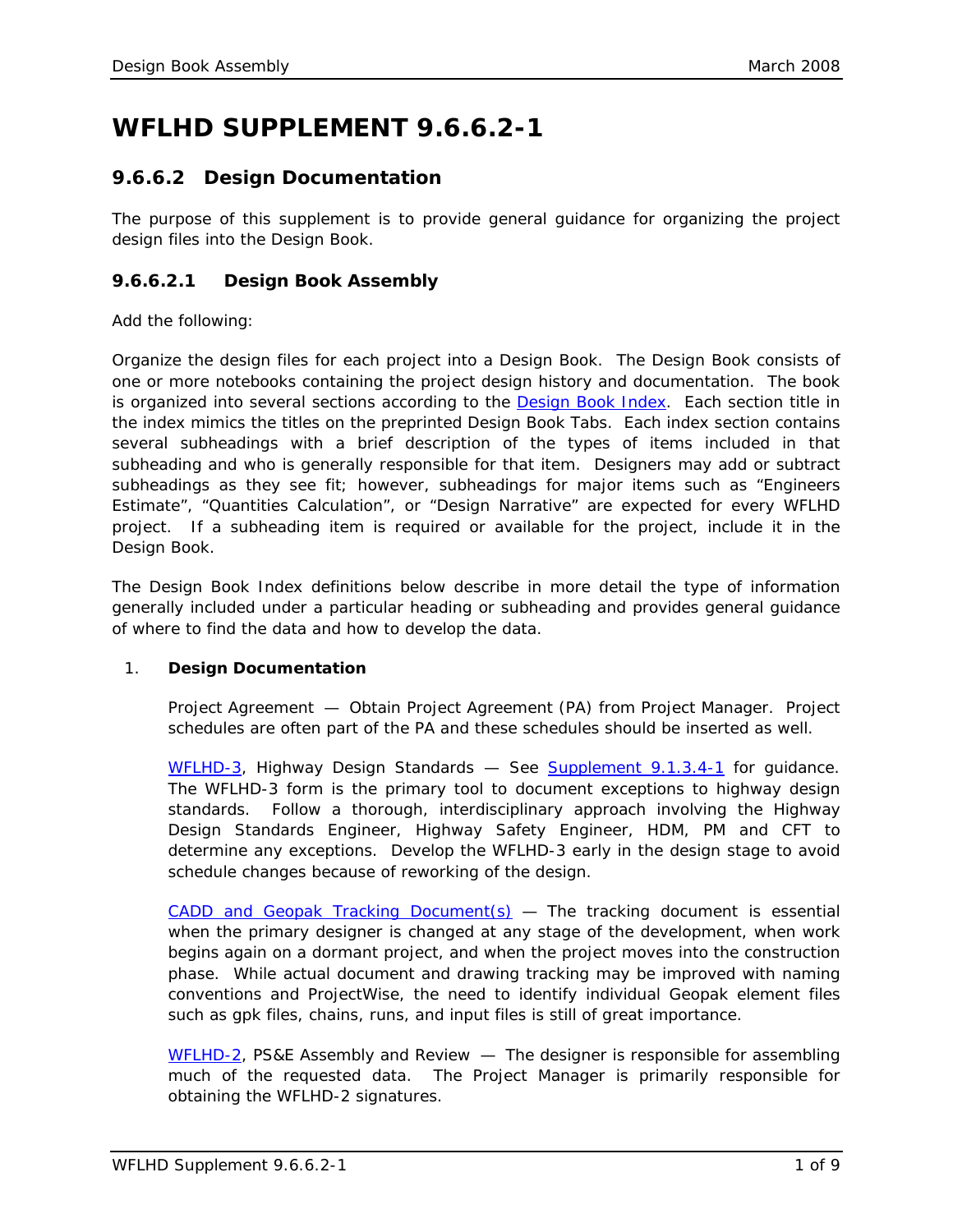*[Design Narrative](https://flh.fhwa.dot.gov/resources/design/forms/wfl/Design-Narrative.docx)* — The Design Narrative can be an integral step transitioning a project from Highway Design to Construction or between designers. The narrative provides some history and addresses key issues that may arise before or during construction. It may act as a primer for the design book and describe where to find information. See [Supplement 9.6.6.6-1](https://flh.fhwa.dot.gov/resources/design/pddm/wfl/ch09/9.6.6.6-1.pdf) for more information.

# 2. **Project Cost Estimate and Schedule**

*Engineers Estimate* — Print out of Engineers Estimated from current WFLHD approved software. Produced at 30%, 50%, 70%, and Final

*PRMS Schedule* — Latest version of PRMS schedule from HDM and PM.

*Construction Schedule* — Use Microsoft project with input from CFT member(s), to develop the CPM schedule based on the production rates of the major items. The schedule should be updated at all review stages and is required to accurately determine the number of contract days and is part Final PS&E final submittal. Include all data and documentation used to develop the CPM schedule. Provide the final CPM schedule to the COEs for use in determining the CE costs for the project.

#### 3. **Quality Control**

*QA/QC Checklist –* Include QA/QC checklist from final review. This review is typically performed by the designer or lead designer and evaluates the completeness of the documentation, forms and PS&E package before submittal to Acquisitions. Include any additional documentation of issues addressed by the QA/QC review and the related resolutions. Note, review comments and responses to client/partner agencies and consultants utilized in the development and review of project are located under section 18. Comments/Responses.

#### 4. **Meetings Minutes**

*Cross Functional Team minutes* — Include team meeting minutes, preferable with action items and due dates. CFT meetings are the primary responsibility of the Project Manager.

*Field Review* — Field review minutes, preferable with action items and due dates. Field reviews are the primary responsibility of the Project Manager. Also include Trip [Reports](https://flh.fhwa.dot.gov/resources/design/forms/wfl/Review-Notes.docx) when applicable.

*Public Meeting Minutes/Synopsis* — Primary responsibility of the Project Manager

*Social, Economic, & Environmental Team, Tri-Agency, and Others* — Primary responsibility of the Project Manager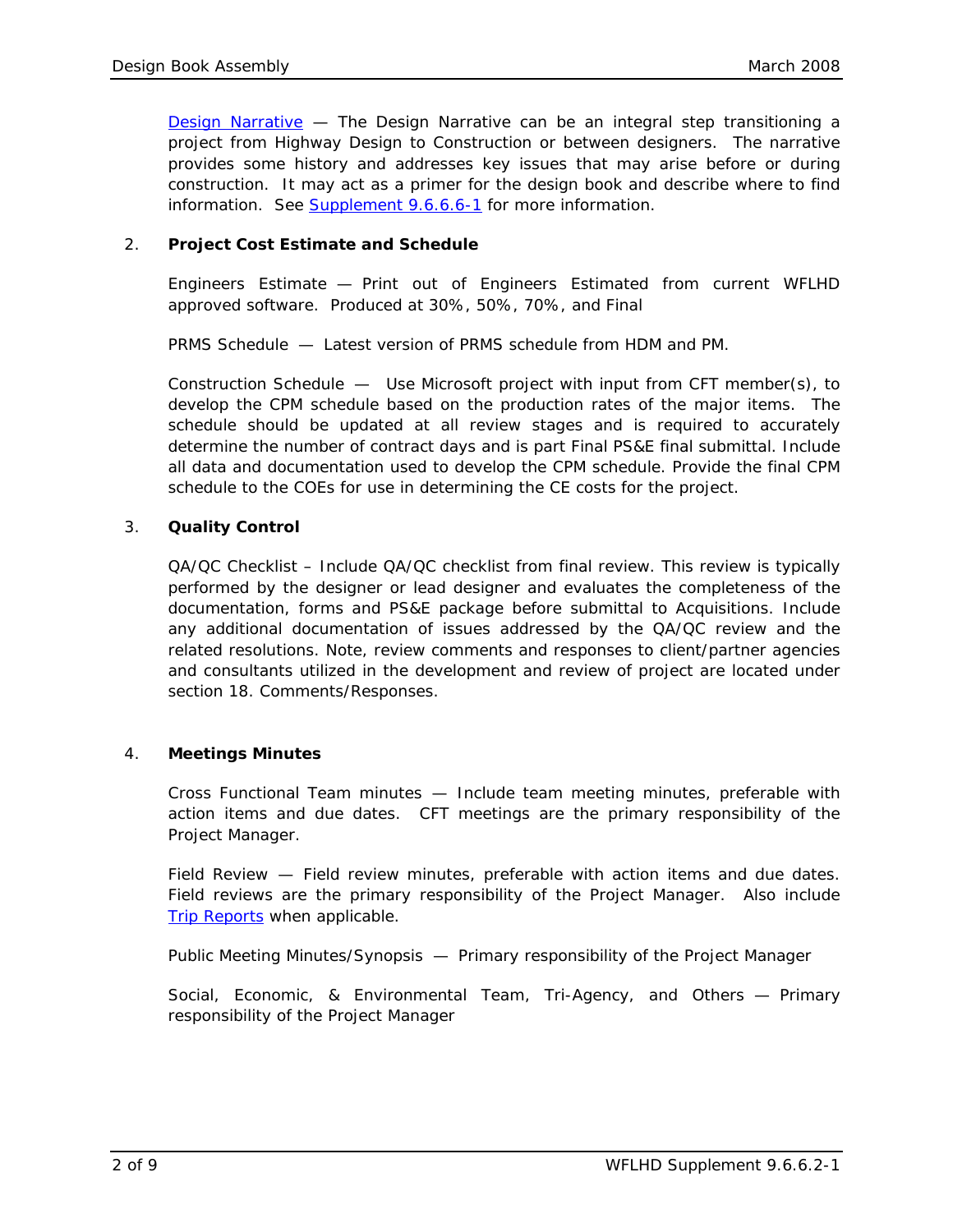#### 5. **Correspondence**

*All Correspondence* — As much as possible all hard copied correspondence and relevant email should reside in one location. All correspondence to be filed in the design book must be prioritized for relevance and be sub-tabbed by subject if necessary. Some correspondence may reference multiple subjects and may require multiple copies or additional referencing. Additionally correspondence should be filed by date with most recent on top. Email correspondence has become widespread. The use of a filing system with Microsoft Outlook is preferable to manage large quantities of email. Email can be easily archived and transportable via the use of .pst files.

*Contact lists* — Contact lists may be part of another official file.

*Memos, Internal/External* — Filed under subject sub-tabs and by date

*Letters, External* — Filed under subject sub-tabs and by date

*Media Articles* — Filed under subject sub-tabs and by date

# 6. **Scoping Data**

*Project proposal* — Data used to develop Project Agreement, preliminary and programming estimates, drawings, and plans.

*Project plan* — Include the project plan and all changes to the project plan as they occur.

*Project Identification Checklist* — Program specific document

*Route Log* — Route log developed with field visits, obtained from partner agency, or developed using VisiData database.

*Traffic Data* — Traffic data used for project development purposes and any traffic studies.

*Accident Data* — Accident data used for project development purposes and any traffic studies.

#### 7. **Survey/Mapping**

*Survey Requests* — Include initial and all additional survey requests including those generated by Project Manager. These are generally circulated thru email.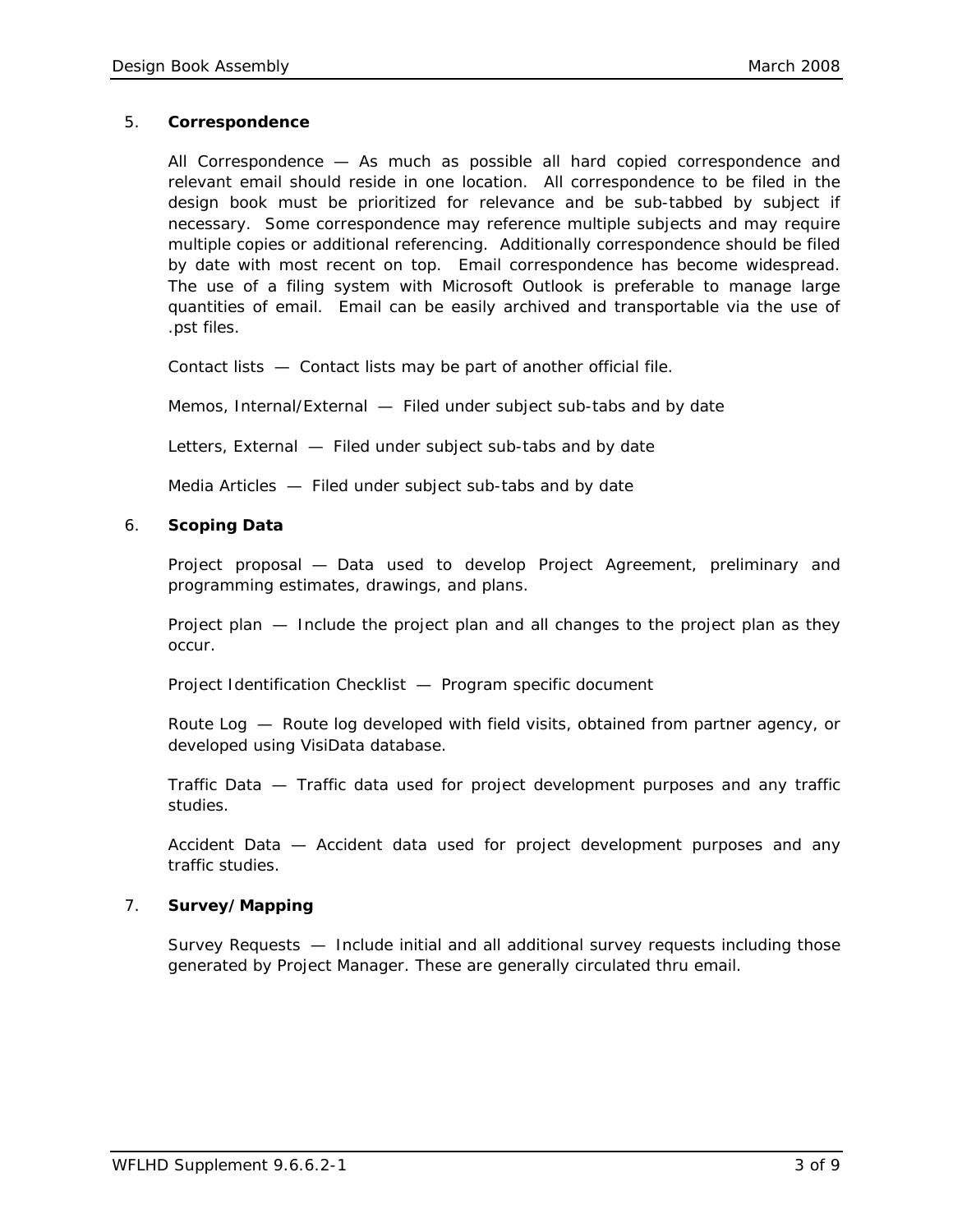*Control & Datum Info* — Include all control and datum information used by Survey to produce the initial survey files (.plm - planimetrics/topo, .dsl - survey points including descriptions and elevations, & .con - contour files). This information is obtained from Survey division. This section will contain a table created either by the designer or the Survey division that includes all control points set by surveying for the project. This information can be found in the .plm file on the levels E\_SUR\_Control & E\_SUR\_Control\_Text. The table will include for each point:

| point $#$ | Elevation              |
|-----------|------------------------|
| Northing  | Description            |
| Easting   | GPS data, if available |

Note: Jump Hubs (JH) are not included in the table.

*Alignment List* — This section will contain all final horizontal and vertical alignments as provided for construction staking. This information is listed as chains and profiles in the Coordinate Geometry module in GeoPAK. The individual chains and profiles should be listed using the Print/Describe Element button (which can also be found on the Tools pulldown). Once the information is displayed in the Coordinate Geometry window, it can be copied to Word, formatted, and printed.

*Other Stakeout data* — This section will contain any additional survey information used for construction stake out not indicated above, including, but not limited to, red tops, blue tops, slope staking, and clearing limits notes.

#### 8. **Utilities/Right-of-Way**

*Utility/Right-of-Way Agreements* — Include all agreements with, including but not limited to, individual property owners, utilities, and local jurisdictions. These agreements would be obtained from the Right-of-Way division.

*R/W Certification* — Include all documents pertaining to R/W Certification. These agreements would be obtained from the Right-of-Way division.

#### 9. **Hydraulics**

If data is calculated by both the designer and Hydraulics (tech services), divide data into 2 primary sections:

- *Designer Calculations* For culverts less than or equal to 48" diameter.
- *Calculations from Hydraulics (Technical Services)* For culverts greater than 48" diameter.

Each section should contain the following information:

- *Quad Map with Drainage Area Identified* May be created from Topo mapping program or obtain from Hydraulics division.
- *Runoff Curve* This section will contain all information used to calculate any drainage areas and establish runoff information established by Hydraulics division.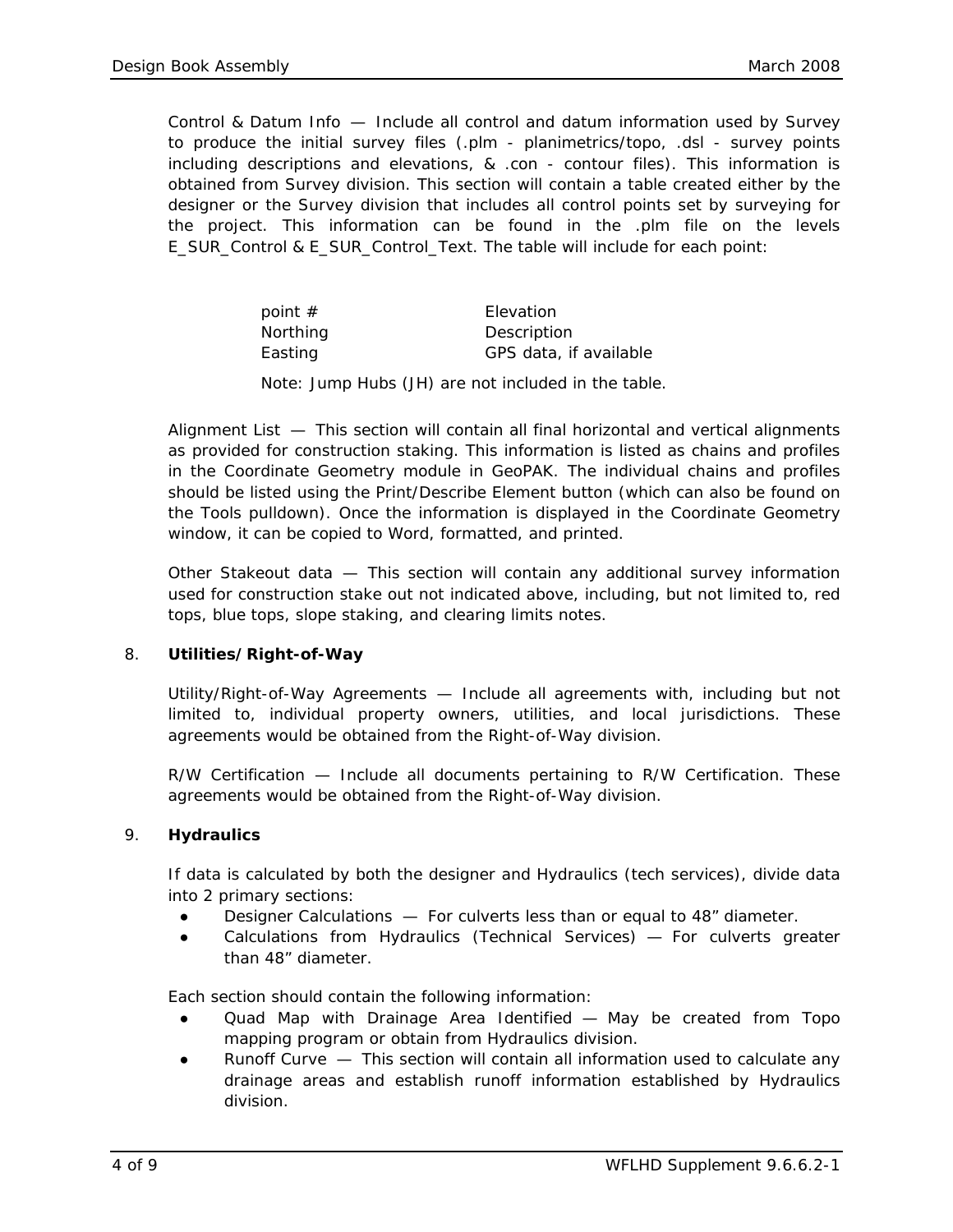● *Minor Drainage Summary* — Include any supporting information utilized in the development of the drainage Tabulation of Data Quantities plan sheet. Designer is responsible for data to support pipes less than 48" diameter.

In addition, the following information should be included in the Hydraulics (tech services) section:

- *Hydraulic Recommendations* Include any memo or report that contains design decisions or recommendations obtained from Hydraulics division.
- *Hydraulic Technical Reports*  Include any reports from Hydraulics division.
- *Fish Passage* Include any memo or report that contains information obtained from Hydraulics division. Also include information obtained from local agencies or environmental section on fish passage recommendations or restrictions.
- *Flood Plains* Include any memo or report that contains information obtained from Hydraulics division.
- Water Sample Test Results Include any memo or report that contains information obtained from Hydraulics division, if available.
- *Historical information* Include any historical information obtained from other sources including client agency or maintenance records, if available.

#### 10. **Structures**

*Recommendations* — Include any memo or report that contains design decisions or recommendations obtained from Structures division.

*Structures Technical Reports* — Include any reports from Structures division.

*Cost Information* — Include any memo or report that contains information obtained from Structures division.

*Specifications* — Include any memo or report that contains information obtained from Structures division.

*Historical information* — Include any historical information obtained from other sources including client agency or maintenance records, if available.

#### 11. **Geotechnical**

*Recommendations* — Include any memo or report that contains design decisions or recommendations obtained from Geotechnical division. Also include any mapping or plan data provided to the Geotechnical division that supports design decisions or recommendations.

*Geotechnical Technical Reports* — Include any reports from Geotechnical division.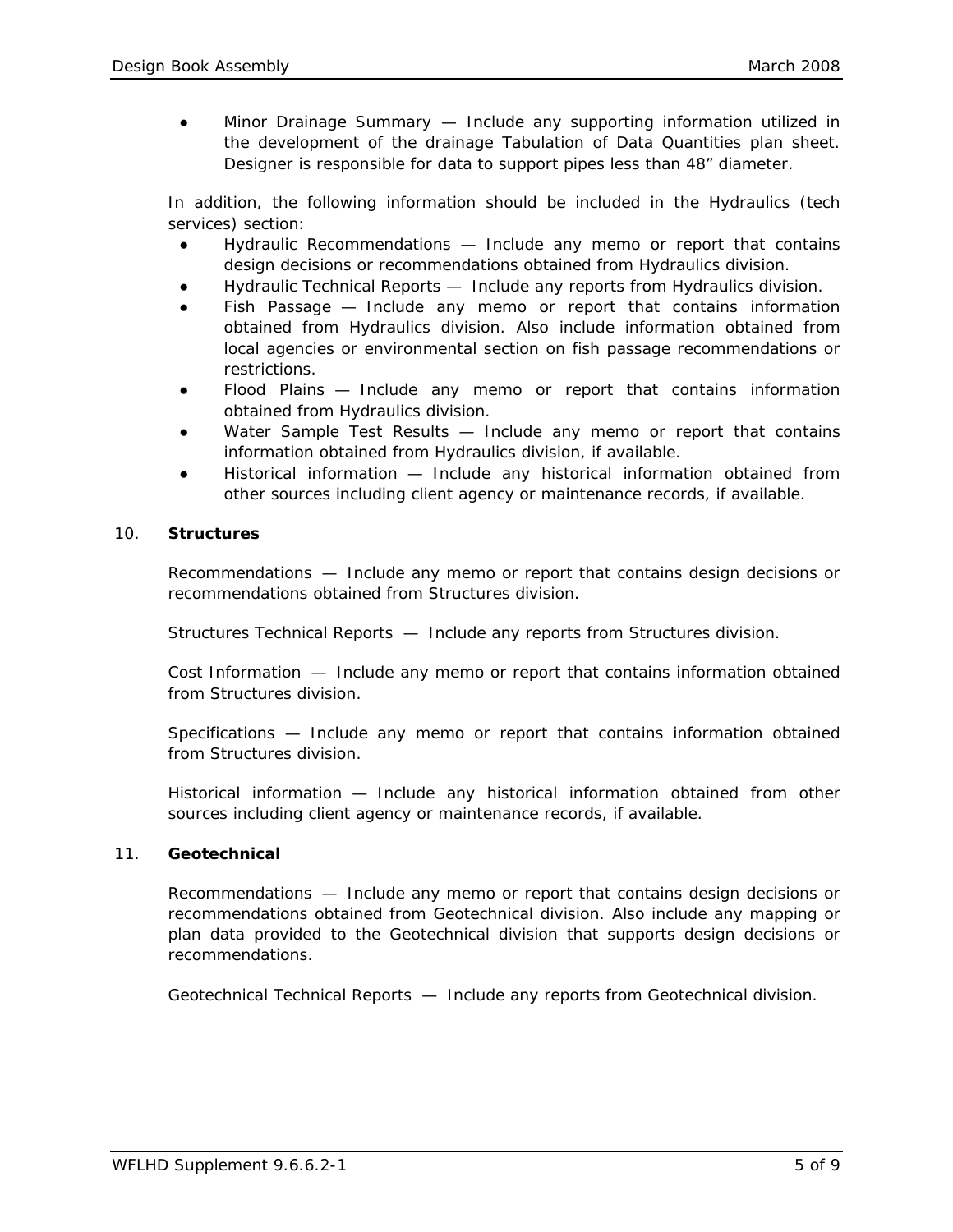#### 12. **Materials**

*Recommendations* — Include any memo or report that contains design decisions or recommendations obtained from Materials division.

*Pavement Section Team Report* — Include pavement selection memorandum from Materials division. The designer generally provides typical sections and ADT information at the Pavement Selection Team meeting. This information is used by the Materials division to generate the memo.

# 13. **VE Study**

*Value Engineering Report* — Include report obtained through Project Manager.

# 14. **Environment**

*Environmental Commitment Summary (ECS)* — This document lists all of the mitigation measures and stipulations that are called for in the permits and NEPA document and signed by the Environmental Specialist of Record (SOR). The items listed in the ECS have to be addressed in the plans and SCRs. The ECS stipulations note the page number in the plans or SCRs where the stipulation can be found.

*Signed NEPA clearance document (CE, FONSI, ROD)* — This document is generally completed by the 30-50% stage of design.

*Public Involvement Documentation* — This may include newspaper articles, any presentation material used at a public meeting, public comments received, mailing lists, and any flyers sent out.

*Resource Studies (BE, BA, BRR, etc.)(Obtain from SOR)* — depending on the complexity of the project, one or all of these studies may be included. Typically the ECS will produce these studies. They are required prior to completion of the NEPA document. Also include data used in the development of any compliance and NEPA documents.

*Effect Calls (NLAA etc. accompanies resource study)* — WFL personnel will typically determine the effects call based on the data contained in the resource reports.

*Wetland Mitigation Plan* — If the impacts to the wetlands is over the threshold (see ECS for threshold), a mitigation plan is required. This will be developed with the ECS and generally the cooperating agencies.

*Other Environmental Documentation* — Also include any other environmental related documentation including NEPA Class of Action documentation (EIS, EA, 4(f) Determination).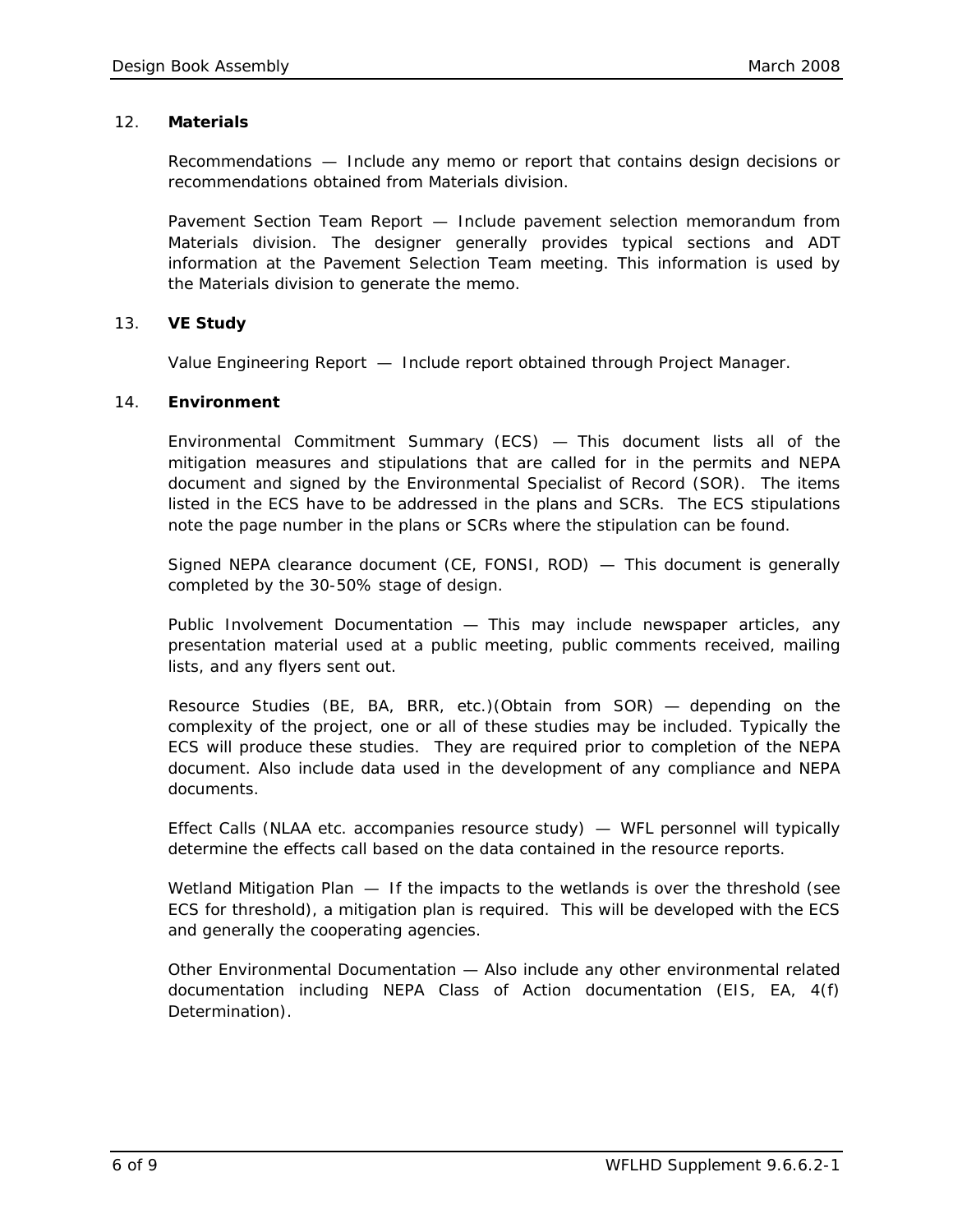#### 15. **Permits**

*Approved Permits (404, 401, NPDES, Special Use, etc)* — The type of permits needed varies from project to project depending on the complexity of the project and the impacts to the resources.

# 16. **Erosion Control Revegetation**

*SWPPP* – Include completed Storm Water Pollution Prevention Plan as provided by Environmental services team.

*Landscaping and Revegetation* – Include any information leading to decisions made for landscaping and revegetation schedules and plans. This information may be provided by the Environmental team or by client Landscape Architect or other official responsible for these functions within the client agency. Include recommendations for seed mixes, special grading requirements, slope treatments, landscaping, salvage of vegetation, planting layout, irrigation, and other permanent landscaping features.

# 17. **Design Support Data**

*Quantity Calculations* — Include detailed calculations by item number showing where quantities were obtained, conversion calculations, and calculations shown for final contract quantities. These calculations may simply document that the number came from Geopak in a specific file and layer, generated by spreadsheet (include printouts), or may be hand calculations. This is critical when the project is handed over for construction, as the CE often refers to the quantities.

*Unit Price Support (UPA's, etc)* — Include all information used to obtain contract price data. This may entail using UPAs from the Engineers estimate program, previous projects (adjusted for time and location), or data from other state, federal or local agencies. It may also contain price quotes received from local contractors or vendors that have been obtained.

*General Calculations (Locations, flows etc)* — Place any additional calculations that were used in decision making. This may include calculations on why a certain alternative or practice was not used.

*Support data (Decision Memos, direction documentation)* — This section may contain documents, notes etc on why certain features were used or why they were omitted. Decisions are made on a regular basis and this section will contain documentation of these decisions.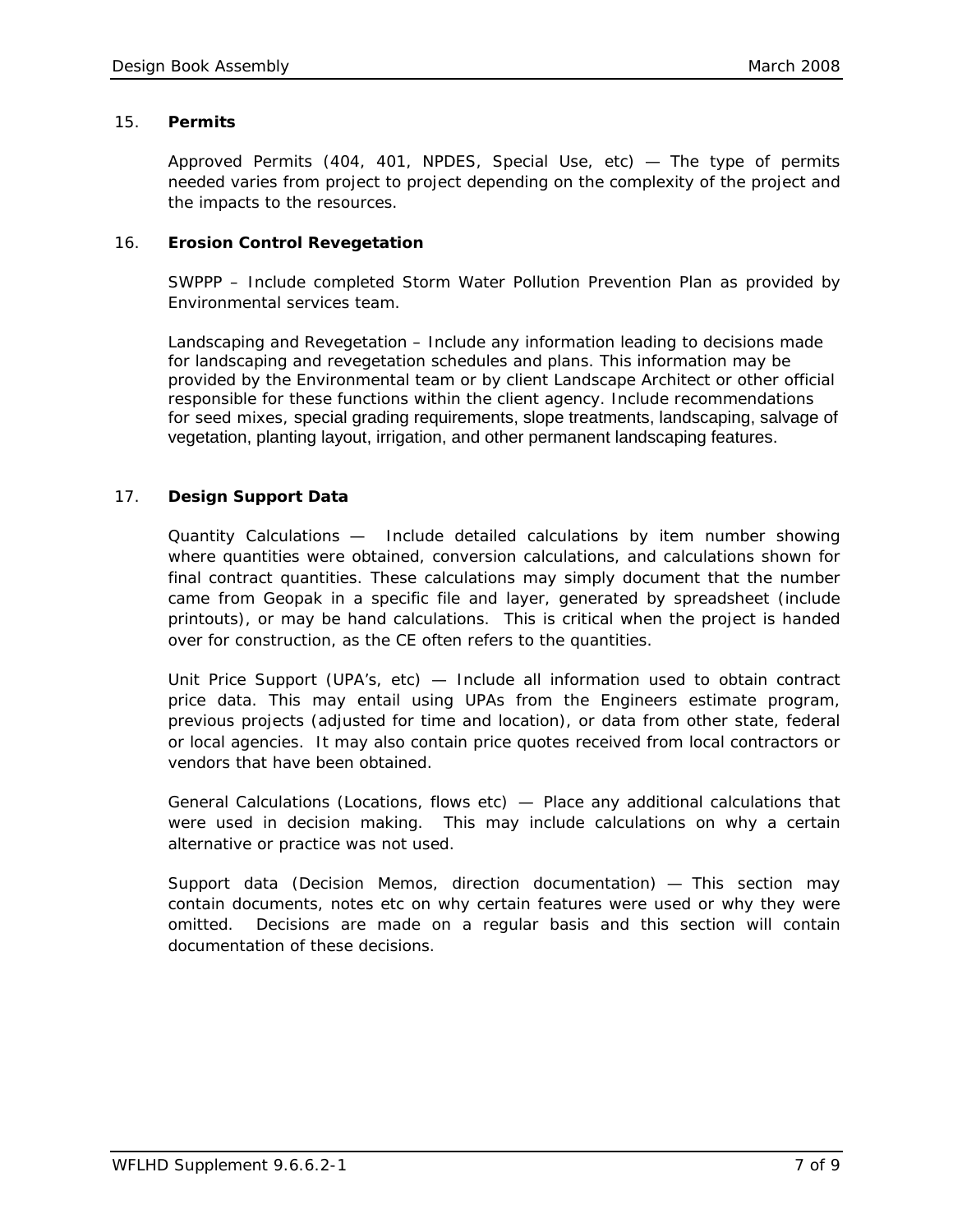#### 18. **Comments/Responses**

*Review Comment Spreadsheets* — Review spreadsheets containing CFT comments and designer comments for every stage of review conducted.

Include any comments and responses to client/partner agencies and consultants utilized in the development and review of project. Include Intermediate Design comments (50% review), Plan in Hand comments (70%), and Final design comment (95%). Note, internal review comments and responses are located under section 3. Quality Control.

# 19. **A&E task Orders**

*Statement of work and cost (Signed by consultant)* — The statement of work is developed by the COTR, provided to the contracting section, reviewed by the consultant and then approved. The statement of work varies depending on the type of contract that is desired. In many cases the individual disciplines will be the COTR of their own contracts and often the designer does not get copies of these SOWs etc.

*Independent government estimate* — Develop an estimate for the SOW generated, based on the hourly rates that contracts has for the consultant provided.

*COTR appointment documentation* — This is a document provided to the COTR by the contracting officer, which the COTR then signs and returns to the contracting officer. It basically states that you understand the responsibilities of the being a COTR.

*PR for the contract amount* — Completed as part of the paperwork for the TO. Verifies that the money was obligated for the contract.

*Invoices received and authorized for payment* — Keep track of the invoices to verify that the deliverables are delivered and that the contractor is staying within the budget.

#### 20. **Reimbursable Agreements**

*Statement of work and cost (Signed by consultant)* — The statement of work is developed by the COTR, provided to the contracting section, reviewed by the governmental agency and then approved. The statement of work varies depending on the type of contract that is desired. In many cases the individual disciplines will be the COTR of their own contracts and often the designer does not get copies of these SOWs etc.